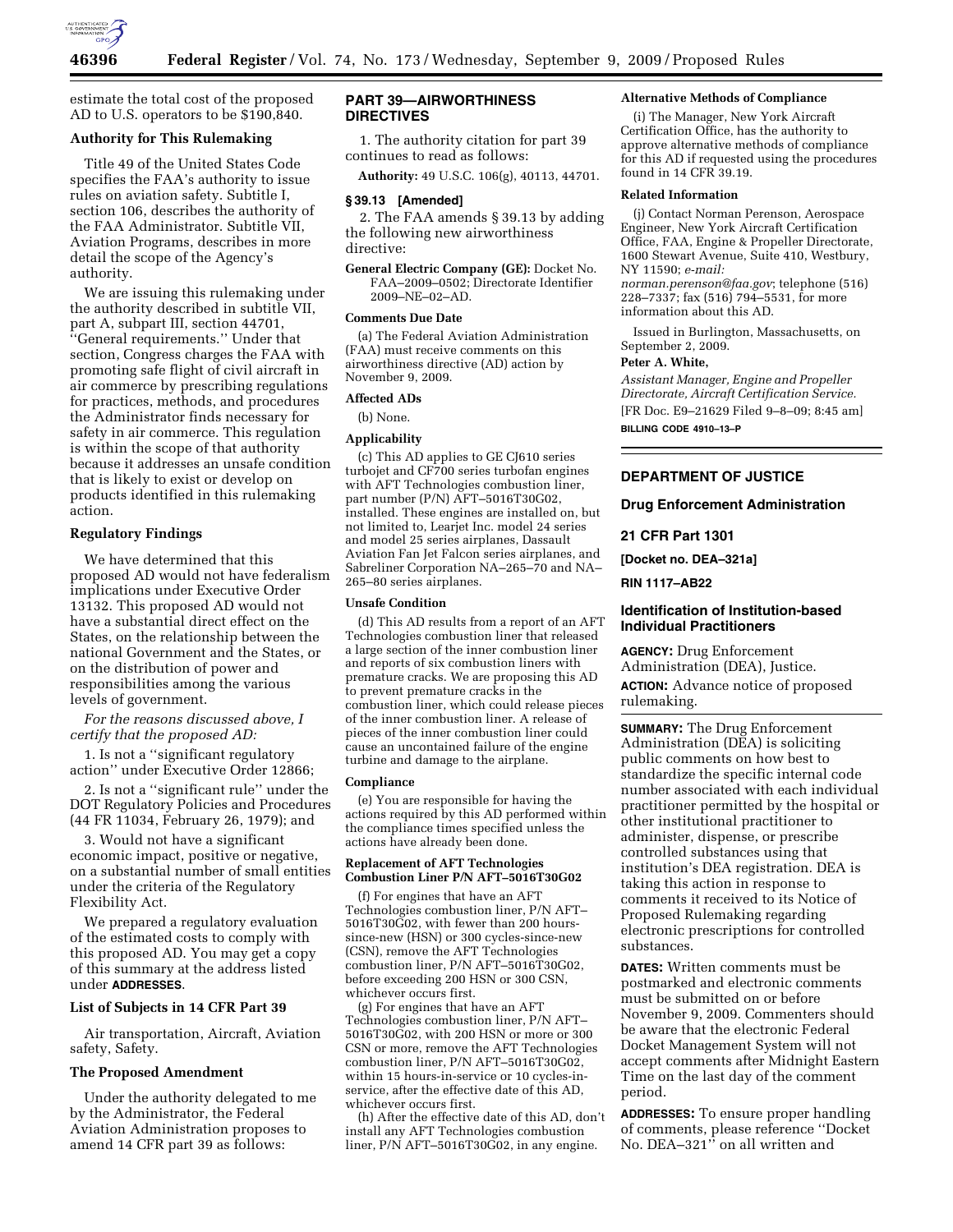electronic correspondence. Written comments being sent via regular or express mail should be sent to the Drug Enforcement Administration, *Attention:*  DEA Federal Register Representative/ ODL, 8701 Morrissette Drive, Springfield, VA 22152. Comments may be sent to DEA by sending an electronic message to

*dea.diversion.policy@usdoj.gov*. Comments may also be sent electronically through *http:// www.regulations.gov* using the electronic comment form provided on that site. An electronic copy of this document is also available at the *http://www.regulations.gov* Web site. DEA will accept attachments to electronic comments in Microsoft Word, WordPerfect, Adobe PDF, or Excel file formats only. DEA will not accept any file formats other than those specifically listed here.

Please note that DEA is requesting that electronic comments be submitted before midnight Eastern time on the day the comment period closes because *http://www.regulations.gov* terminates the public's ability to submit comments at midnight Eastern time on the day the comment period closes. Commenters in time zones other than Eastern Time may want to consider this so that their electronic comments are received. All comments sent via regular or express mail will be considered timely if postmarked on the day the comment period closes.

# **FOR FURTHER INFORMATION CONTACT:**

Mark W. Caverly, Chief, Liaison and Policy Section, Office of Diversion Control, Drug Enforcement Administration, 8701 Morrissette Drive, Springfield, VA 22152; *telephone:* (202) 307–7297.

### **SUPPLEMENTARY INFORMATION:**

*Posting of Public Comments:* Please note that all comments received are considered part of the public record and made available for public inspection online at *http://www.regulations.gov*  and in the Drug Enforcement Administration's public docket. Such information includes personal identifying information (such as your name, address, etc.) voluntarily submitted by the commenter.

If you want to submit personal identifying information (such as your name, address, etc.) as part of your comment, but do not want it to be posted online or made available in the public docket, you must include the phrase ''PERSONAL IDENTIFYING INFORMATION'' in the first paragraph of your comment. You must also place all the personal identifying information you do not want posted online or made

available in the public docket in the first paragraph of your comment and identify what information you want redacted.

If you want to submit confidential business information as part of your comment, but do not want it to be posted online or made available in the public docket, you must include the phrase ''CONFIDENTIAL BUSINESS INFORMATION'' in the first paragraph of your comment. You must also prominently identify confidential business information to be redacted within the comment. If a comment has so much confidential business information that it cannot be effectively redacted, all or part of that comment may not be posted online or made available in the public docket.

Personal identifying information and confidential business information identified and located as set forth above will be redacted and the comment, in redacted form, will be posted online and placed in the Drug Enforcement Administration's public docket file. Please note that the Freedom of Information Act applies to all comments received. If you wish to inspect the agency's public docket file in person by appointment, please see the ''For Further Information'' paragraph.

# **DEA's Legal Authority**

DEA implements and enforces the Comprehensive Drug Abuse Prevention and Control Act of 1970, often referred to as the Controlled Substances Act (CSA) and the Controlled Substances Import and Export Act (21 U.S.C. 801– 971), (CSA), as amended. DEA publishes the implementing regulations for these statutes in Title 21 of the Code of Federal Regulations (CFR), Parts 1300 to end. These regulations are designed to ensure that there is a sufficient supply of controlled substances for medical, scientific, and other legitimate purposes and to deter the diversion of controlled substances to illegal purposes.

Controlled substances are drugs that have a potential for abuse and psychological and physical dependence; these include substances classified as opioids, stimulants, depressants, hallucinogens, anabolic steroids, and drugs that are immediate precursors of these classes of substances. DEA lists controlled substances in 21 CFR part 1308. The substances are divided into five schedules: Schedule I substances have a high potential for abuse and have no accepted medical use in treatment in the United States. These substances may only be used for research, chemical analysis, or manufacture of other drugs. Schedule II—V substances have an accepted medical use and also have a

potential for abuse and psychological and physical dependence.

The CSA mandates that DEA establish a closed system of control for manufacturing, distribution, and dispensing of controlled substances. Any person who manufactures, distributes, dispenses, imports, exports, or conducts research or chemical analysis with controlled substances must register with DEA (unless exempt), keep track of all stocks of controlled substances, and maintain records to account for all controlled substances received, distributed, dispensed, or otherwise disposed of.

#### **Background**

The CSA requires that every person who dispenses controlled substances shall obtain from the Attorney General a registration (21 U.S.C. 822(a)(2)). Authority to issue such registrations has been delegated by the Attorney General to the Administrator of the Drug Enforcement Administration (28 CFR 0.100).

An individual practitioner who is an agent or employee of a hospital or other institution registered with DEA may use the DEA registration of that hospital or other institution to administer, dispense, or prescribe controlled substances in accordance with the regulations (21 CFR 1301.22(c)). Specifically:

An individual practitioner who is an agent or employee of a hospital or other institution may, when acting in the normal course of business or employment, administer, dispense, or prescribe controlled substances under the registration of the hospital or other institution which is registered in lieu of being registered him/herself, provided that:

(1) Such dispensing, administering or prescribing is done in the usual course of his/ her professional practice;

(2) Such individual practitioner is authorized or permitted to do so by the jurisdiction in which he/she is practicing;

(3) The hospital or other institution by whom he/she is employed has verified that the individual practitioner is so permitted to dispense, administer, or prescribe drugs within the jurisdiction;

(4) Such individual practitioner is acting only within the scope of his/her employment in the hospital or institution;

(5) The hospital or other institution authorizes the individual practitioner to administer, dispense or prescribe under the hospital registration and designates a specific internal code number for each individual practitioner so authorized. The code number shall consist of numbers, letters, or a combination thereof and shall be a suffix to the institution's DEA registration number, preceded by a hyphen (e.g., APO123456–10 or APO123456–A12); and

(6) A current list of internal codes and the corresponding individual practitioners is kept by the hospital or other institution and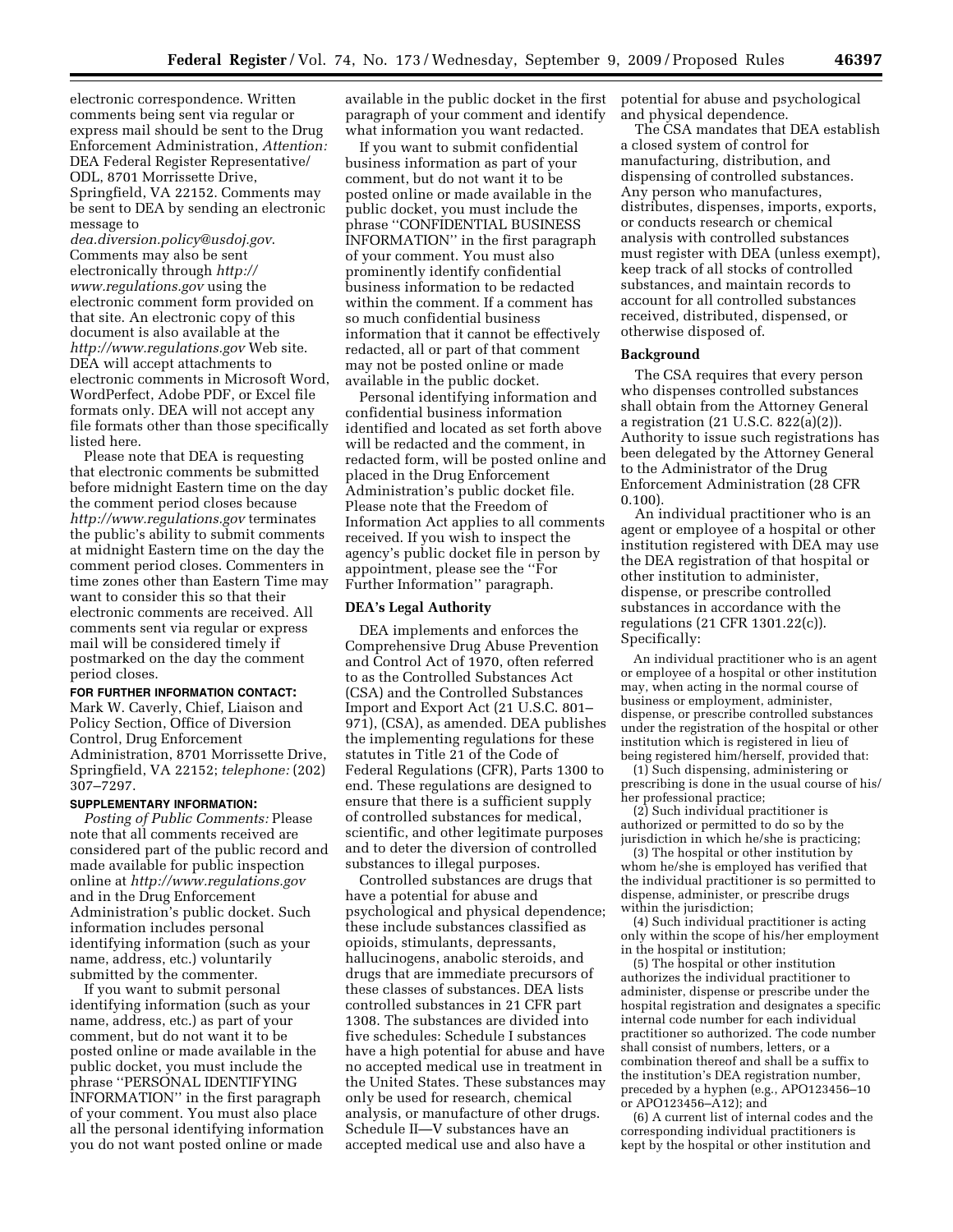is made available at all times to other registrants and law enforcement agencies upon request for the purpose of verifying the authority of the prescribing individual practitioner. (21 CFR 1301.22(c))

# **Notice of Proposed Rulemaking Regarding Electronic Prescriptions for Controlled Substances**

On June 27, 2008, DEA published a Notice of Proposed Rulemaking ''Electronic Prescriptions for Controlled Substances'' [Docket No. DEA–218, RIN 1117–AA61] (73 FR 36722). In that rule, DEA proposed that pharmacy applications receiving electronic prescriptions for controlled substances be capable of reading and retaining the full DEA registration number, including any extensions, or other identification numbers used under 21 CFR 1306.05(c). DEA further proposed that the full number including extensions must be retained in the prescription record. DEA further proposed that the pharmacy application must verify that the practitioner's DEA registration was valid at the time the prescription was signed. DEA indicated the pharmacy application may do this by checking the DEA CSA database or by having another entity check the DEA CSA database during transmission and indicate on the record that the check has occurred and the registration is valid. Finally, DEA proposed that the pharmacy application must reject prescriptions that were signed by practitioners without valid DEA registrations.

*Comments received.* DEA received numerous comments to its Notice of Proposed Rulemaking regarding this issue. Approximately twenty commenters representing State licensing boards, pharmacy and pharmacist organizations, chain drug stores, and electronic prescription and electronic pharmacy application vendors commented regarding this issue. One commenter, an organization representing health system pharmacists, believed that whatever system is used for extensions, the system must allow pharmacies to validate the original DEA number and determine whether the DEA number belongs to a facility for which extensions are permissible. A standards development organization for electronic prescription applications asked DEA to propose an industry solution to extensions, such as a standard length. It noted that the same problem exists for paper prescriptions.

A commenter representing grocery stores with pharmacies stated that DEA is placing the pharmacy in an untenable situation. The pharmacy would be expected to check and store a number on DEA's behalf for which there is no

standard and over which DEA exerts no jurisdiction, as DEA does not specify criteria regarding the format or content of the suffix data for each individual practitioner using the institutional practitioner's registration. The commenter noted that the health-system or hospital choosing to employ a suffix system is tasked with the implementation and tracking of that process. The commenter recommended that DEA require the validity of the health-system DEA number be verified and that a health-system's use of a suffix system be guided by DEA directly at that user's facility.

Various State and national pharmacy organizations, an association representing chain drug stores, several State boards of pharmacy, several chain drug stores, and several pharmacy system providers all stated that DEA should standardize extensions and make it clear that pharmacies are not responsible for checking the validity of the extensions.

In response to the comments received, DEA is considering how best to standardize the internal code numbers assigned by institutional practitioners to the individual practitioners they permit to use their registration to administer, dispense, and prescribe controlled substances. DEA believes such standardization would benefit the overall dispensing of controlled substances by bringing a level of uniformity to such extensions. As commenters noted, this standardization is essential for DEA to require pharmacy systems to retain this information.

DEA recognizes, however, that there are many institutional practitioners employing internal code number systems. There has never been standardization regarding this number, and DEA believes it extremely likely that institutional practitioner registrants have established a variety of internal code number systems. Therefore, to address this issue, DEA is soliciting information from the regulated industry and other interested members of the public regarding current methods being used and how best to implement industry standardization in this area. Specifically, DEA seeks the following information:

• Information regarding formats used by institutional practitioners when establishing internal code numbers for individual practitioners permitted to use the institution's registration number;

• Estimates of the number of individual practitioners using internal code numbers for identification purposes;

• Estimates of the number of individual practitioners using internal code numbers for identification purposes in a particular institutional practitioner;

• Estimates of costs to institutional practitioners if code numbers for individual practitioners were to be standardized and what changes would be associated with those costs;

• Formats pharmacy applications could accommodate or would prefer, recognizing that pharmacy applications may need to be reprogrammed to accept this information;

• Estimates of the costs to pharmacies and/or pharmacy application providers for such reprogramming;

• Comments regarding whether pharmacies have had difficulty obtaining information from institutional practitioners regarding individual practitioners' internal code numbers and, if so, any proposed solutions.

Commenters wishing to address the above topics or provide other information should see the ''Dates,'' ''Addresses,'' and ''Posting of public comments'' sections above for information regarding public comment procedures.

# **Regulatory Certifications**

This action is an Advance Notice of Proposed Rulemaking (ANPRM). Accordingly, the requirement of Executive Order 12866 to assess the costs and benefits of this action does not apply. Rather, among the purposes DEA has in publishing this ANPRM is to seek information from the public regarding the standardization of internal code numbers used by institutional practitioners to identify individual practitioners who use the institution's DEA registration to administer, dispense, or prescribe controlled substances. Similarly, the requirements of section 603 of the Regulatory Flexibility Act do not apply to this action since, at this stage, it is an ANPRM and not a ''rule'' as defined in section 601 of the Regulatory Flexibility Act. Following review of the comments received to this ANPRM, if DEA promulgates a Notice or Notices of Proposed Rulemaking regarding this issue, DEA will conduct all analyses required by the Regulatory Flexibility Act, Executive Order 12866, and any other statutes or Executive Orders relevant to those rules and in effect at the time of promulgation.